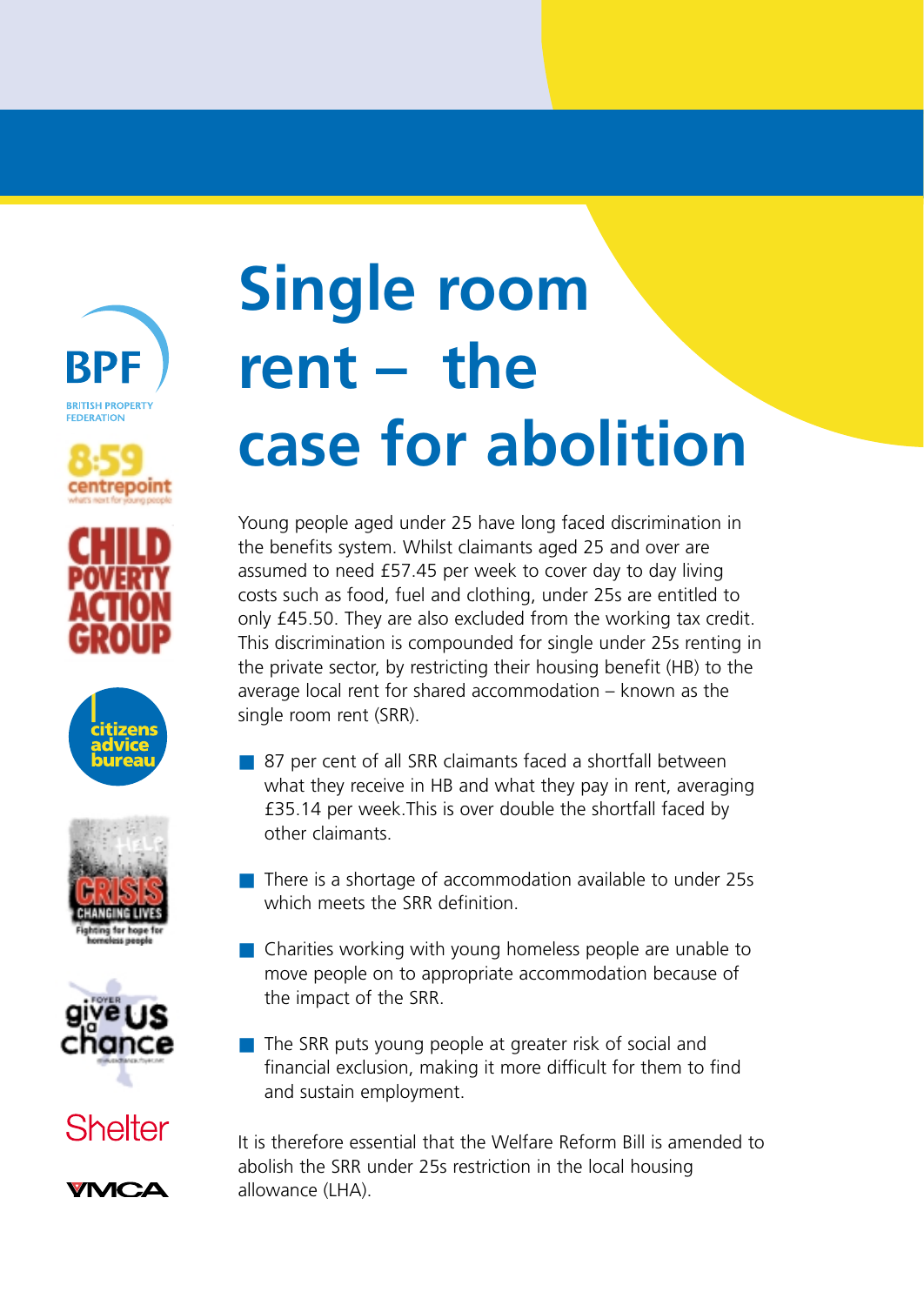## **Background**

The SRR restriction limits HB entitlement for single under 25s to the average local rent for single room accommodation with shared use of toilet, kitchen, bathroom and living room, regardless of the type of accommodation in which the young person actually lives. In practice this means that anyone under 25 and reliant on HB who chooses to live in self contained bedsit or one bedroom accommodation will find their benefit will not cover the costs. And even the amount they are allowed to receive to rent a single room in shared accommodation is usually insufficient to pay for what is available locally.

Ever since its introduction in 1996, the SRR has been highly controversial and the subject of sustained criticism:

- The Social Security Advisory Committee expressed serious concerns and recommended that if it were to be introduced it should be based on "modest accommodation with exclusive use of kitchen, bathroom and toilet facilities".1
- There was considerable opposition from MPs including Tony Blair, Gordon Brown, John Prescott, John Hutton, Hilary Armstrong, Margaret Beckett, Peter Hain, Harriett Harman, Tessa Jowell, Jack Straw and Stephen Timms. Shadow Social Security Secretary Chris Smith MP commented: "The limitation of housing benefit amounts for young people under the age of 25 will have a series of malign consequences. It will force young people out of bedsits and one-bedroom flats into inadequate, unregulated and potentially dangerous multi-occupation dwellings."2
- In 2000, the Social Security Select Committee's inquiry into housing benefit concluded: "While we do not lightly put forward proposals that would require an increase in social security spending, .... we consider that there is a strong case for abolishing the single room rent limits."  $3$
- In response to these criticisms, easements were introduced in 2001, to extend the SRR definition to include access to a shared living room. However research commissioned by DWP to explore the impact of this concluded that it "made no appreciable difference to the supply or quality of accommodation to young claimants or their ability to access it". <sup>4</sup>

<sup>1</sup> HB (general) amendment regulations 1996, Report by the Social Security Advisory Committee, Cm 3225, 1996.

<sup>2</sup> Hansard, House of Commons, 29 Nov 1995, Col 1216

<sup>3</sup> Social Security Select Committee Sixth Report – Housing Benefit (HMSO, 1999/2000)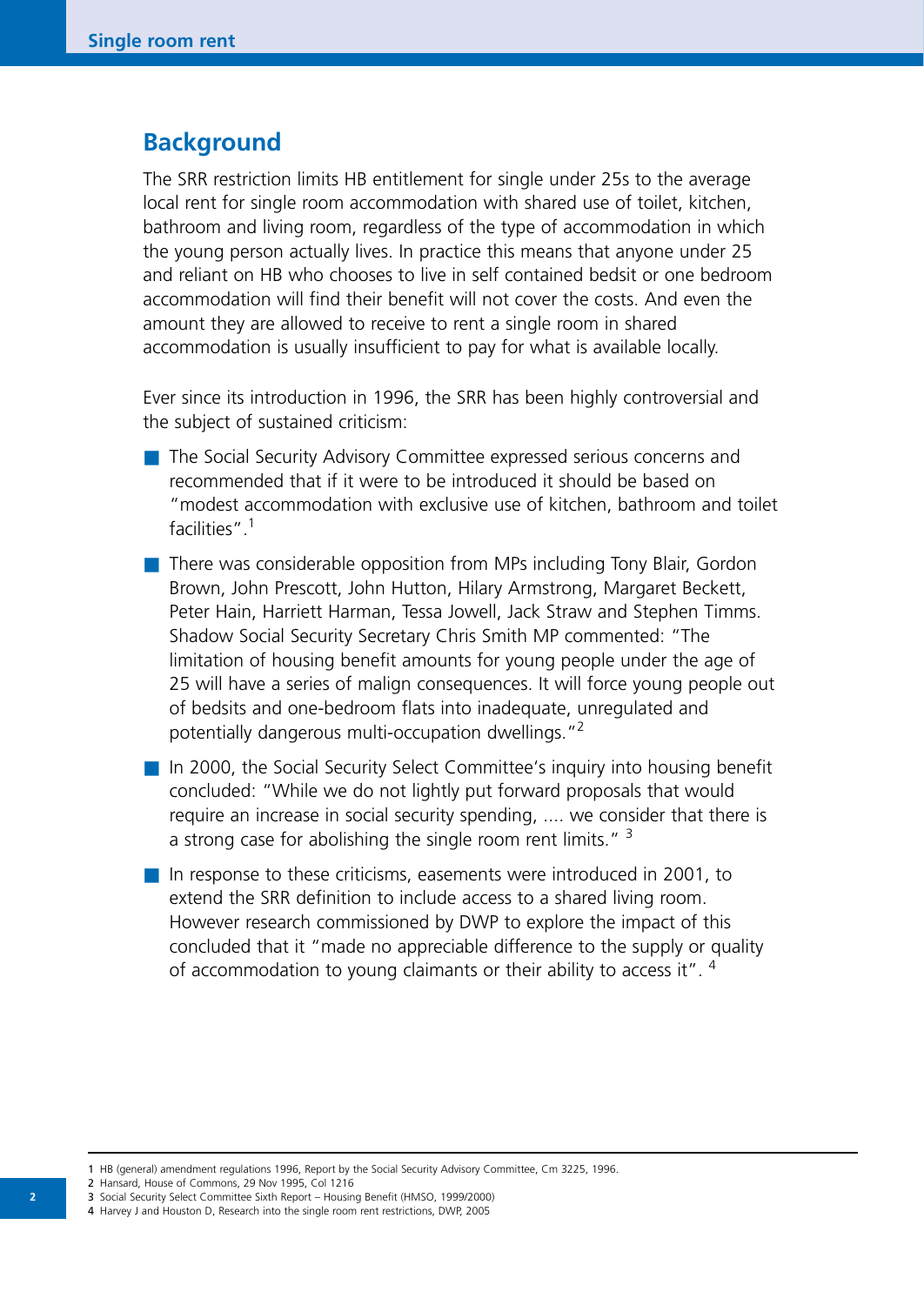## **What is the Government rationale for the single room rent?**

The Government case for the SRR was most recently spelled out by Housing Benefit Minister, James Plaskitt MP, in a parliamentary debate on the issue:

"60 per cent of (under 25s) renting in the private rented sector who are not on housing benefit share accommodation. It is therefore reasonable to expect young housing benefit claimants to share too. Doing otherwise would allow them to access better housing than that which was available to their working peers, which would not represent a fair deal for those in and out of work."<sup>5</sup>

However this argument fails to acknowledge a number of important facts. Firstly the SRR hits young people in work as well as their out of work peers. It cannot therefore be seen as an incentive to work and in practice makes it more difficult to find and sustain employment.

A Yorkshire CAB saw a 17 year old client who was estranged from his parents. He was studying part time and working part time. Because of the single room rent restrictions he was finding it extremely difficult to find accommodation that he could afford.

A CAB in Lincolnshire reported a 23 year old client who was threatened with homelessness as a result of relationship breakdown. She works 20 hours a week in two jobs earning £100, but because of the impact of the SRR she could not find anywhere she could afford.

Secondly the HB system already includes mechanisms through the operation of the local reference rent (to be replaced by the local housing allowance (LHA)) to restrict HB entitlement to the average levels of rent in the area. It is unclear why additional measures are needed for under 25s.

Thirdly, the DWP's own research concluded that the SRR has not been effective in encouraging claimants into shared accommodation. Indeed the researchers found that opposite was the case as the proportion living in accommodation meeting the SRR definition actually fell over the two year period they examined.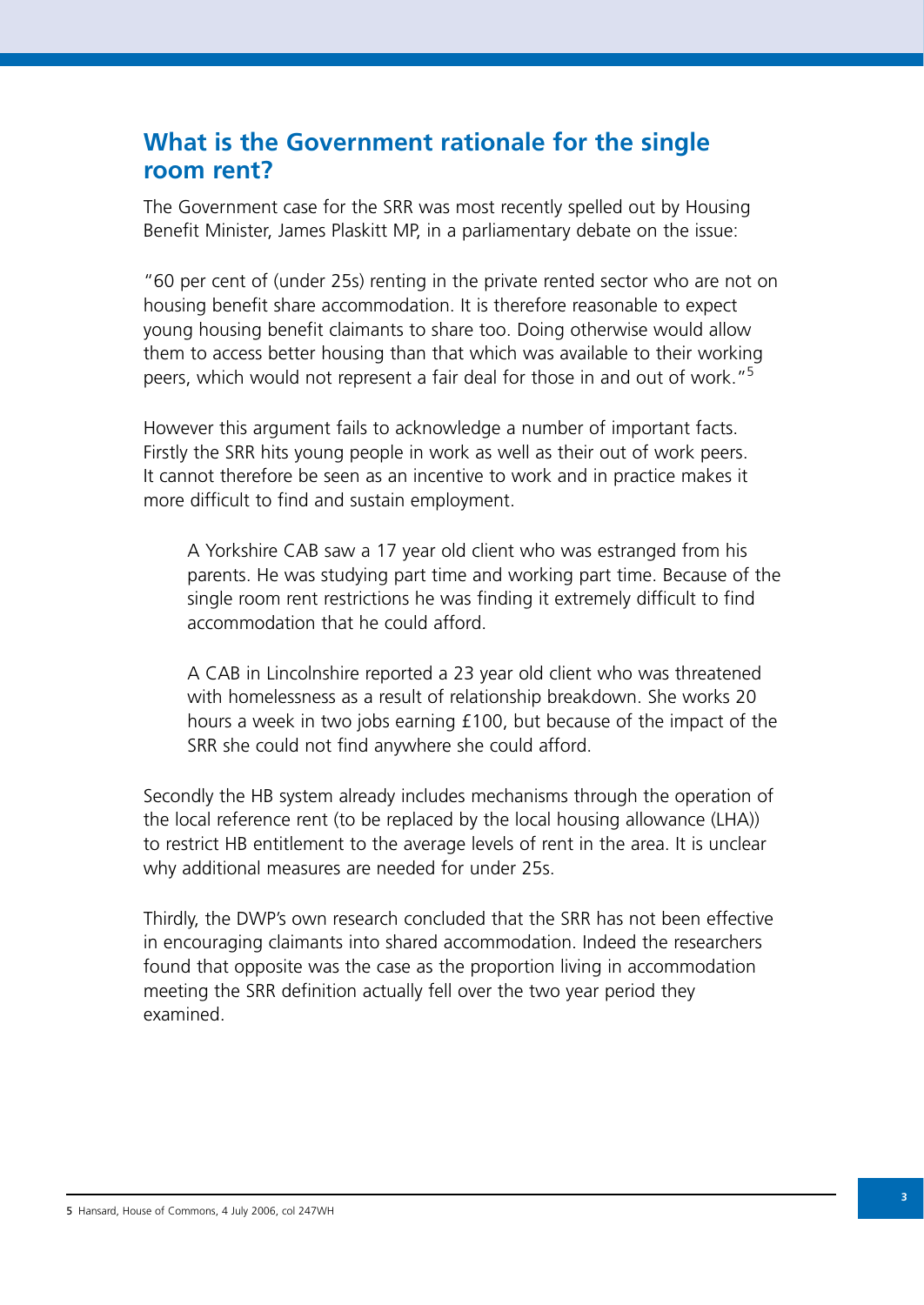## **The impact of the single room rent**

Whilst there is no evidence to show that the SRR has acted as a work incentive or has encouraged young people into shared accommodation, there is ample evidence of its negative effects, and of the way it undermines wider government objectives to tackle poverty and homelessness.

#### **Unsustainable shortfalls**

Many tenants face shortfalls between their HB entitlement and their rent due to the rent restriction rules. However as a result of the SRR rule, young people fare much worse than their older peers. The DWP research found that 87 per cent of all SRR claimants faced a shortfall, averaging £35.14 per week. This is over double the size of the shortfall faced by other claimants, which averaged £16.34 and affected 55 per cent of claimants. Such shortfalls are clearly not sustainable by under 25s, already struggling to make ends meet on the lower allowance for basic needs of £45.50. The scale of the problem is reflected in CAB statistics which show a disproportionate number of enquiries from under 25s. Whilst they represent less than 3 per cent of all private sector HB claimants, under 25s account for 20 per cent of CAB enquiries on rent restrictions.

A CAB in North Tyneside reported a 20 year old client in low paid work who had been thrown out of her parents' home and was desperately looking for somewhere to live. The cheapest rent she could find was £15 above the SRR rate.

A CAB in Cheshire reported a client who had taken on a tenancy that she could afford whilst she was working. When she was unable to work through ill health, she claimed HB and found that her benefit was restricted due to the SRR. She got into rent arrears and was served with notice to quit. Rather than face the ordeal of a court hearing she left the accommodation, as she was suffering from depression. The council considered her to be intentionally homeless, as she did not wait to be evicted. She is now living in a hostel.

The only possible help available in these circumstances is a discretionary housing payment. However this is not an adequate solution as payments are time and budget limited, and access depends on whether the claimant meets locally set priorities.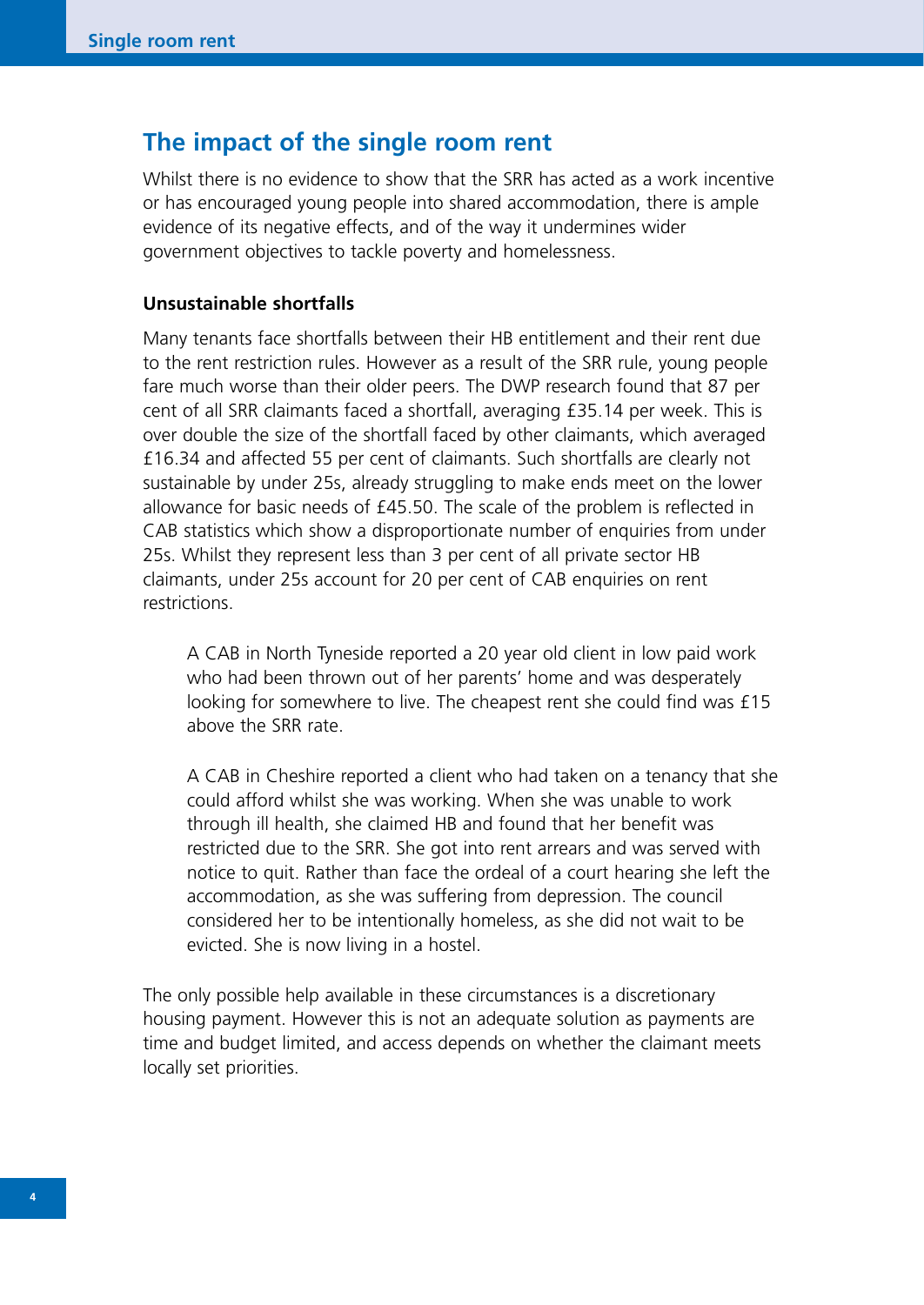#### **Homelessness**

Prevention is at the centre of the Government's approach to tackling homelessness. Local councils are required to draw up homelessness strategies which include addressing the needs of non priority single people by helping them find accommodation. Many rely heavily on the private rented sector to fulfill these duties, particularly for single people. However the effectiveness of this approach is undermined by the SRR rule which can leave young people with no route out of homelessness, thus making it more difficult for them to find and sustain work.

A Yorkshire CAB reported a 24 year-old client who had been homeless for eight months and was currently living in a hostel. He was unable to find any accommodation he could afford because of the SRR. His efforts to find work were frustrated by the fact that he could not give a permanent address on job application forms.

Crisis operates a national network of 'SmartMove' Rent Deposit Schemes, which enable single homeless and vulnerably housed people to access private rented accommodation. An independent evaluation in 2006 of the SmartMove scheme found that the SRR was the number one major national policy issue of concern to schemes, with some reporting that it severely restricted their access to private rented accommodation for this group. One project reported that they could no longer work with under 25s because of the absence of accessible and affordable private rented accommodation in the area.

Centrepoint finds that the SRR can be a disincentive for young people to leave supported accommodation, as they know they will face a shortfall. In other cases the SRR can force vulnerable homeless young people into unsuitable sharing arrangements with other young vulnerable people, thus setting up their tenancies to fail. This can lead directly into repeat homelessness.

#### **Availability of shared accommodation**

Affordability is not the only barrier. There is substantial evidence of landlords' unwillingness to let to under 25s on benefits. The British Property Federation reports that many of its members are reluctant to let to under 25s because of the inadequacy of their HB payments to meet the rent required. This is reflected in the DWP statistics which show that the number of claimants assessed under the SRR rules has fallen from 31,600 in 1997 to 11,990 in 2005.6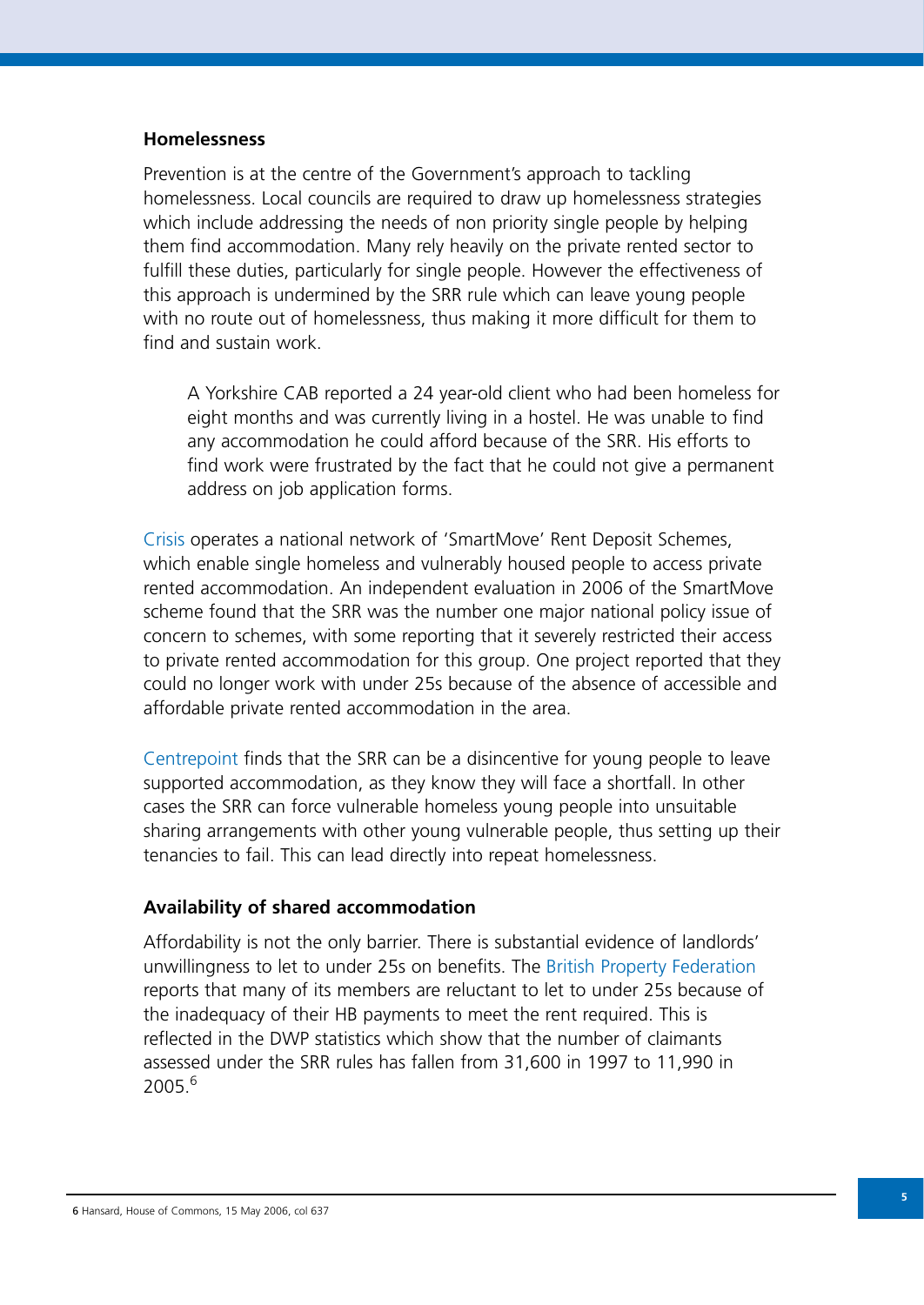In 2005, YMCA England surveyed 23 local YMCAs which together provide over 1000 bed spaces for young people. They identified the SRR as a significant barrier to moving on from the YMCA accommodation. Thirty five per cent of young people in the YMCA accommodation were ready to move on but unable to find anything affordable to rent. This obviously has a knock-on impact on YMCA's ability to use its bed spaces with maximum effectiveness.<sup>7</sup>

Shelter's research into rent levels in the local housing allowance areas found that whilst 46 per cent of one bedroom properties advertised were affordable to those entitled to the one bedroom rate, only 26 per cent of properties matching the shared room rate definition were at or below the SRR. Advertisements for shared properties were particularly likely to deny access to HB claimants.<sup>8</sup>

Housing benefit Minister James Plaskitt MP, has acknowledged that availability of accommodation is an issue in some parts of the country but stated that "the answer does not lie so much in reforming the welfare system as in what my Rt. Honorable and Honorable friends in other departments are doing to address housing supply and housing need". <sup>9</sup>

This is not an adequate response. It cannot be right to design HB policy on the basis of Government plans to address housing supply shortages, rather than on what is available now. To do otherwise leaves claimants to bear the consequences. Any strategy to increase housing provision is inevitably a long term process and in any event there are no specific policy proposals to increase the amount of shared housing in the private rented sector.

#### **A good start in life?**

The application of the SRR to pregnant women is particularly perverse since once the baby is born the restriction no longer applies. But at this point a new mother will find it far more difficult to find and manage a move to more suitable accommodation. This is hardly conducive to tackling child poverty and providing her baby with a good start in life.

A Norfolk CAB reported a 22 year old client who was eight months pregnant and had been recently abandoned by her partner. She was living in one bedroom accommodation with a weekly rent of £80.55. Because of the SRR, she was entitled to only £2.90 per week towards her rent. After essential expenditure of rent, council tax, fuel and water she had just £25 per month left for food and other expenses.

7 Let me in! Young people and housing benefit reform (YMCA, 2005) 8 On the right path? (Shelter, 2005) 9 Hansard, House of Commons, 4 July 2006, col 248WH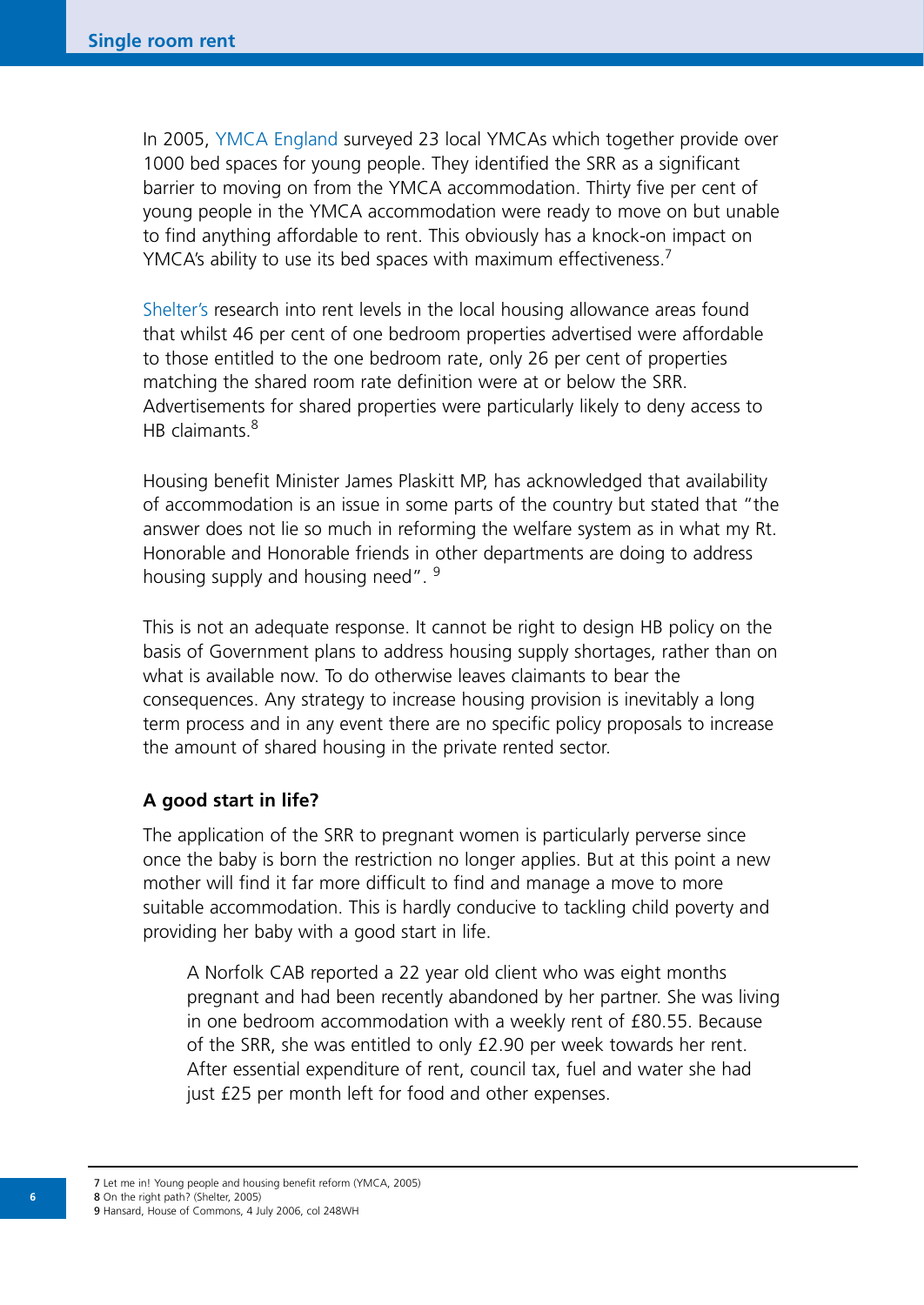## **The local housing allowance**

The LHA is to be rolled out across the private rented sector under proposals in the Welfare Reform Bill. Overall it has had a very welcome effect in reducing the levels of shortfalls claimants face – from £24 to £17 per week in the pathfinder areas. But despite the controversy surrounding the SRR and the change to its definition<sup>10</sup>, the extensive DWP evaluation of the LHA has, so far, provided no information about the impact of the shared room rate rule on shortfalls experienced by under 25s. Citizens Advice's evidence report on the LHA found that most of the CAB clients facing significant shortfalls under LHA were single people aged under  $25^{11}$  So, as other claimants have benefited from more generous LHA rates, the gap between them and under 25s has increased.

# **Conclusion**

The SRR has now been in existence for ten years. In that time there has been no evidence that it has improved work incentives for young people or even that it has encouraged young people into shared accommodation. On the other hand there is extensive evidence that it undermines wider government objectives by increasing the risk that young people will face poverty, debt and homelessness, so making it more difficult to find and sustain employment. The resulting social exclusion can be very difficult for young people to overcome, creating a legacy which may stay with them for years.

There is widespread support for the abolition of the under 25s single room rent restriction. Over 150 MPs have signed an Early Day Motion to that effect. Amendment to the Welfare Reform Bill as it progresses through parliament provides the opportunity to make this much needed reform.

<sup>10</sup> The LHA introduces a slightly more generous definition of the SRR. Whilst under current HB regulations the SRR is defined as a single room with shared use living room, kitchen and bathroom and WC, the LHA's 'shared room rate' allows for all or some of these facilities to be shared.

<sup>11</sup> Early days – CAB evidence on the local housing allowance, (Citizens Advice, 2005)